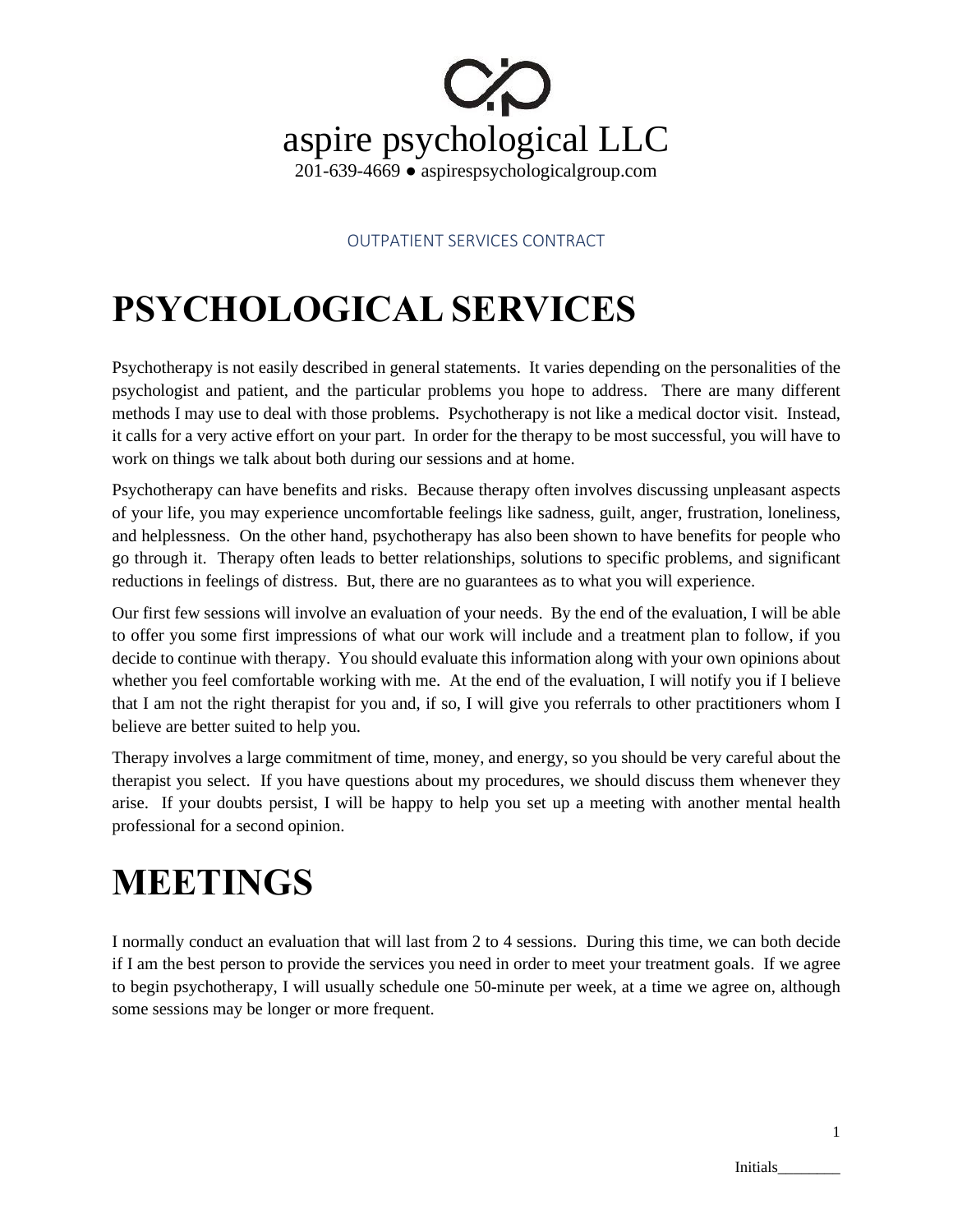

201-639-4669 ● aspirespsychologicalgroup.com

Once an appointment hour is scheduled, you will be expected to pay for it unless you provide 24 hours advance notice of cancellation If it is possible, I will try to find another time to reschedule the appointment that week.

## **PROFESSIONAL FEES**

My hourly fee is \$200. If we meet more than the usual time, I will charge accordingly. In addition to weekly appointments, I charge this same hourly rate for other professional services you may need, though I will prorate the hourly cost if I work for periods of less than one hour. Other professional services include report writing, telephone conversations lasting longer than 10 minutes, attendance at meetings with other professionals you have authorized, preparation of treatment summaries, and the time spent performing any other service you may request of me. If you become involved in legal proceedings that require my participation, you will be expected to pay for any professional time I spend on your legal matter, even if the request comes from another party. I charge \$250 per hour for professional services I am asked or required to perform in relation to your legal matter. I also charge a copying fee of \$1 per page for records requests.

## **BILLING AND PAYMENTS**

You will be expected to pay for each session at the time it is held, unless we agree otherwise or unless you have insurance coverage that requires another arrangement. Payment schedules for other professional services will be agreed to when such services are requested.

If your account has not been paid for more than 60 days and arrangements for payment have not been agreed upon, I have the option of using legal means to secure the payment. This may involve hiring a collection agency or going through small claims court. If such legal action is necessary, its costs will be included in the claim. In most collection situations, the only information I will release regarding a patient's treatment is his/her name, the dates, times, and nature of services provided, and the amount due.

# **INSURANCE REIMBURSEMENT**

In order for us to set realistic treatment goals and priorities, it is important to evaluate what resources you have available to pay for your treatment. If you have a health insurance policy, it will usually provide some coverage for mental health treatment. I will fill out forms and provide you with whatever assistance I can in helping you receive the benefits to which you are entitled; however, you (not your insurance company)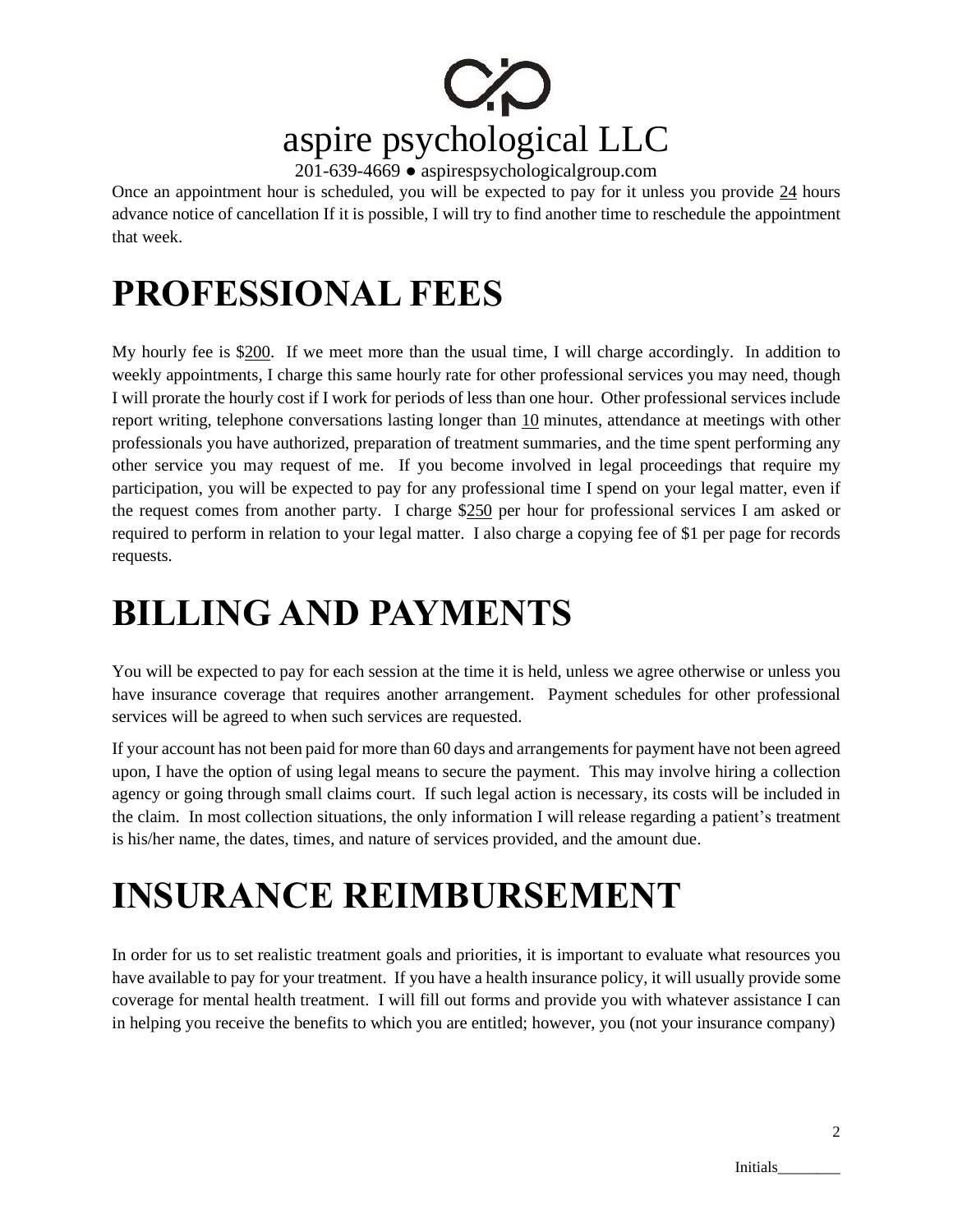

201-639-4669 ● aspirespsychologicalgroup.com

are responsible for full payment of my fees. It is very important that you find out exactly what mental health services your insurance policy covers.

You should carefully read the section in your insurance coverage booklet that describes mental health services. If you have questions about the coverage, call your plan administrator. Of course, I will provide you with whatever information I can based on my experience and will be happy to help you in understanding the information you receive from your insurance company. If necessary, I am willing to call the insurance company on your behalf to obtain clarification.

Due to the rising costs of health care, insurance benefits have increasingly become more complex. It is sometimes difficult to determine exactly how much mental health coverage is available. "Managed Health Care" plans often require authorization before they provide reimbursement for mental health services. These plans are often limited to short-term treatment approaches designed to work out specific problems that interfere with a person's usual level of functioning. It may be necessary to seek approval for more therapy after a certain number of sessions. Though a lot can be accomplished in short-term therapy, some patients feel that they need more services after insurance benefits end. Some managed-care plans will not allow me to provide services to you once your benefits end. If this is the case, I will try to assist you in finding another provider who will help you continue your psychotherapy.

You should also be aware that most insurance companies require that I provide them with your clinical diagnosis. Sometimes I have to provide additional clinical information, such as treatment plans, progress notes or summaries, or copies of the entire record (in rare cases). This information will become part of the insurance company files. Though all insurance companies claim to keep such information confidential, I have no control over what they do with it once it is in their hands. In some cases, they may share the information with a national medical information databank. I will provide you with a copy of any records I submit, if you request it. *You understand that, by using your insurance, you authorize me to release such information to your insurance company. I will try to keep that information limited to the minimum necessary.*

Once we have all of the information about your insurance coverage, we will discuss what we can expect to accomplish with the benefits that are available and what will happen if they run out before you feel ready to end our sessions. It is important to remember that you always have the right to pay for my services yourself to avoid the problems described above.

# **CONTACTING ME**

I am often not immediately available by telephone. Though I am usually in my office between 12 PM and 7 PM, I probably will not answer the phone when I am with a patient. My telephone is answered by my office manager who knows where to reach me. I will make every effort to return your call on the same day you make it, with the exception of weekends and holidays. If you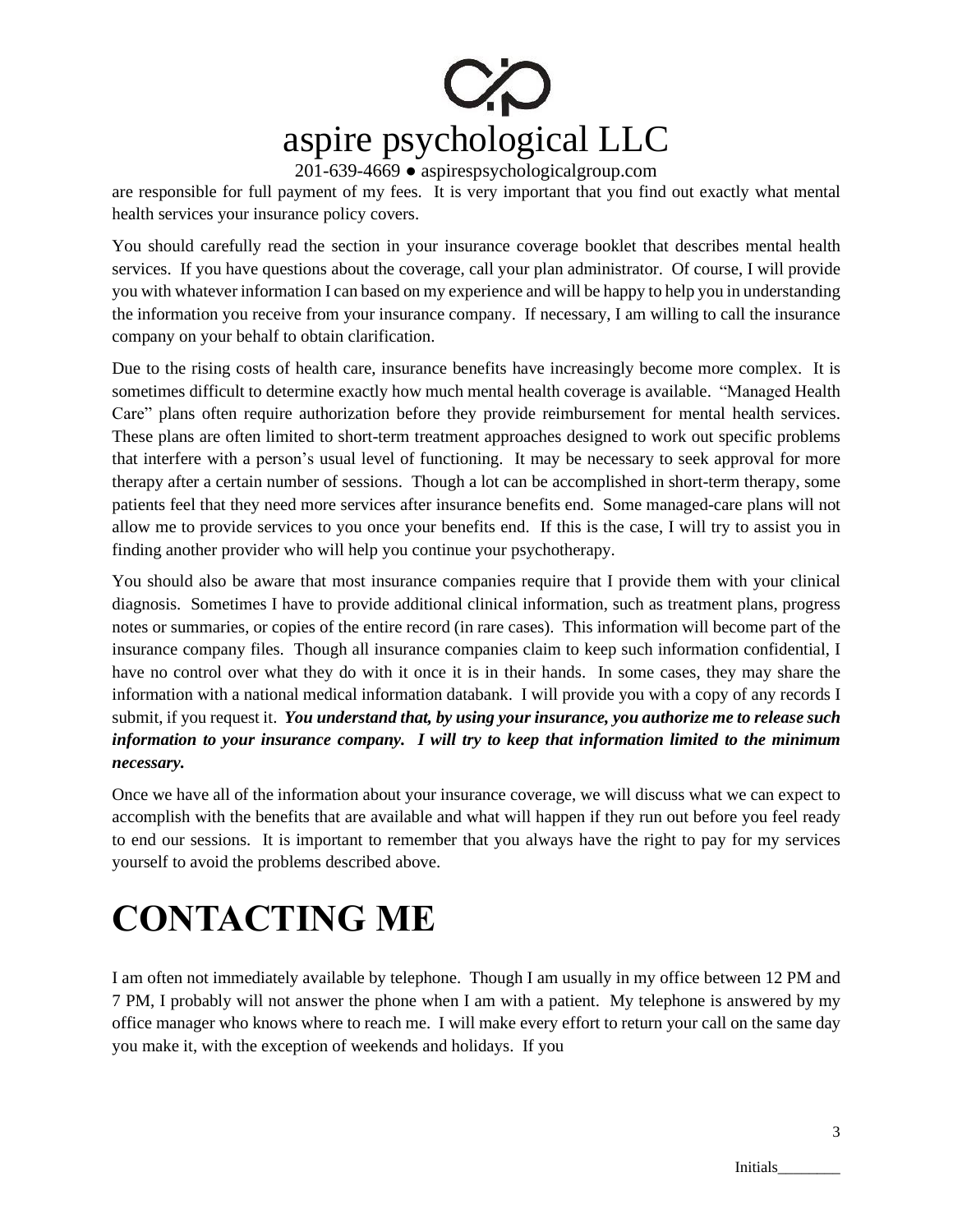

## 201-639-4669 ● aspirespsychologicalgroup.com

are difficult to reach, please inform me of some times when you will be available. In emergencies, go to the nearest emergency room or dial 911. If you are unable to reach me and feel that you cannot wait for me to return your call, contact your family physician or the nearest emergency room and ask for the psychologist or psychiatrist on call. If I will be unavailable for an extended time, I will provide you with the name of a colleague to contact, if necessary.

## **ELECTRONIC COMMUNICATION POLICY**

In order to maintain clarity regarding our use of electronic modes of communication during your treatment, I have prepared the following policy. This is because the use of various types of electronic communications is common in our society, and many individuals believe this is the preferred method of communication with others, whether their relationships are social or professional. Many of these common modes of communication, however, put your privacy at risk and can be inconsistent with the law and with the standards of my profession. Consequently, this policy has been prepared to assure the security and confidentiality of your treatment and to assure that it is consistent with ethics and the law.

If you have any questions about this policy, please feel free to discuss this with me.

### **Email Communications**

My staff may use email communication and text messaging only with your permission and only for administrative purposes unless we have made another agreement. That means that email exchanges and text messages with my office should be limited to things like setting and changing appointments, billing matters and other related issues. Please do not email me about clinical matters because email is not a secure way to contact me. If you need to discuss a clinical matter with me, please feel free to call me so we can discuss it on the phone or wait so we can discuss it during your therapy session. The telephone or face-to-face context simply is much more secure as a mode of communication.

### **Text Messaging**

Because text messaging is a very unsecure and impersonal mode of communication, I do not text message to nor do I respond to text messages from anyone in treatment with me. So, please do not text message me unless we have made other arrangements.

### **Social Media**

I do not communicate with, or contact, any of my clients through social media platforms like Twitter and Facebook. In addition, if I discover that I have accidentally established an online relationship with you, I will cancel that relationship. This is because these types of casual social contacts can create significant security risks for you.

I participate on various social networks, but not in my professional capacity. If you have an online presence, there is a possibility that you may encounter me by accident. If that occurs, please discuss it with me during our time together. I believe that any communications with clients online have a high potential to compromise the professional relationship. In addition, please do not try to contact me in this way. I will not respond and will terminate any online contact no matter how accidental.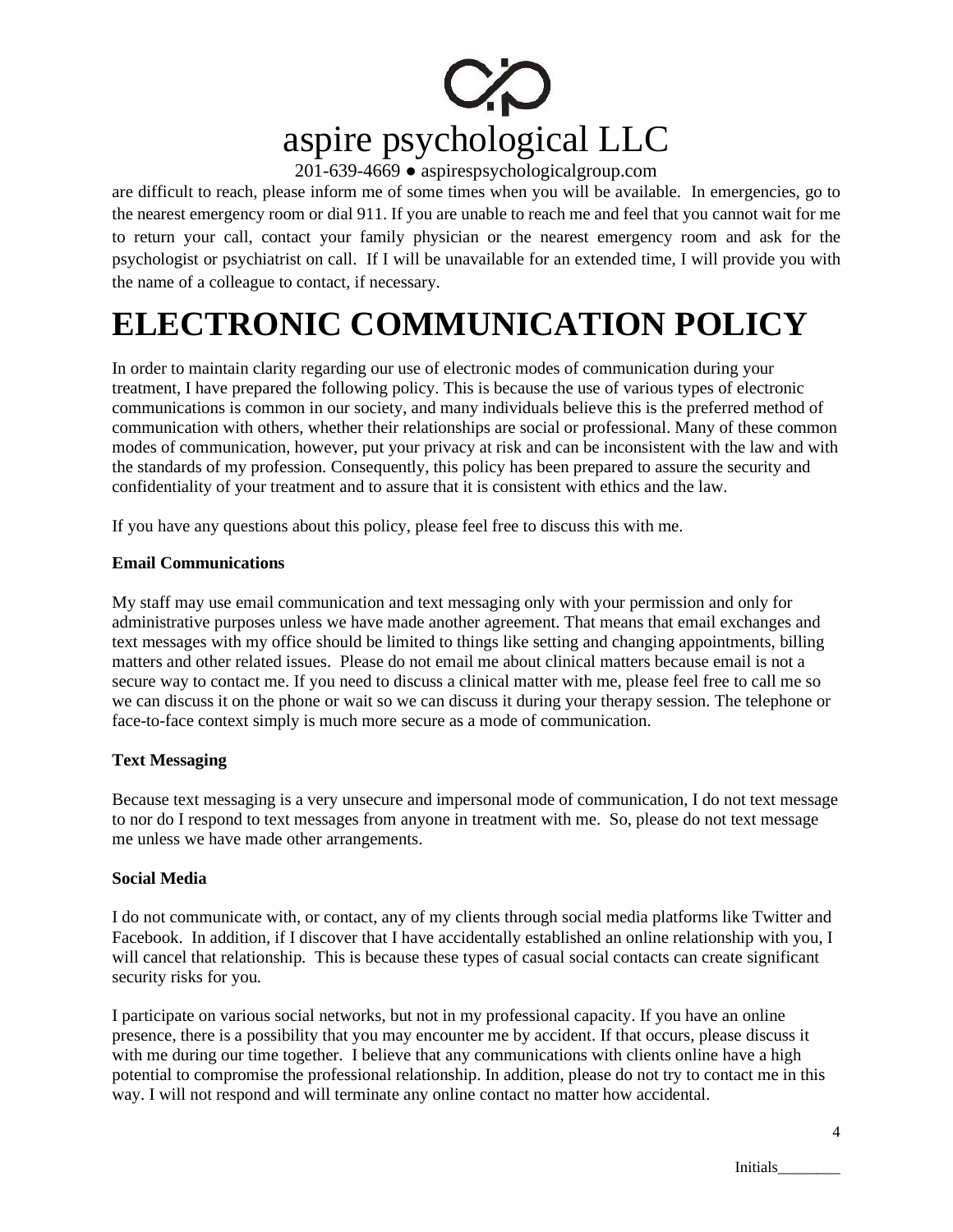

### **Websites**

I have a website that you are free to access. I use it for professional reasons to provide information to others about me and my practice. You are welcome to access and review the information that I have on my website and, if you have questions about it, we should discuss this during your therapy sessions.

#### **Web Searches**

I will not use web searches to gather information about you without your permission. I believe that this violates your privacy rights; however, I understand that you might choose to gather information about me in this way. In this day and age there is an incredible amount of information available about individuals on the internet, much of which may actually be known to that person and some of which may be inaccurate or unknown. If you encounter any information about me through web searches, or in any other fashion for that matter, please discuss this with me during our time together so that we can deal with it and its potential impact on your treatment.

Recently it has become fashionable for clients to review their health care provider on various websites. Unfortunately, mental health professionals cannot respond to such comments and related errors because of confidentiality restrictions. If you encounter such reviews of me or any professional with whom you are working, please share it with me so we can discuss it and its potential impact on your therapy. Please do not rate my work with you while we are in treatment together on any of these websites. This is because it has a significant potential to damage our ability to work together.

### CONFIDENTIALITY [for adult patients]

In general, the privacy of all communications between a patient and a psychologist is protected by law, and I can only release information about our work to others with your written permission. But there are a few exceptions.

In most legal proceedings, you have the right to prevent me from providing any information about your treatment. In some legal proceedings, a judge may order my testimony if he/she determines that the issues demand it, and I must comply with that court order.

There are some situations in which I am legally obligated to take action to protect others from harm, even if I have to reveal some information about a patient's treatment. For example, if I believe that a child, elderly person or disabled person is being abused or has been abused, I must [may be required to] make a report to the appropriate state agency.

If I believe that a patient is threatening serious bodily harm to another, I may be required to take protective actions. These actions may include notifying the potential victim, contacting the police, or seeking hospitalization for the patient. If the patient threatens to harm himself/herself, I may be obligated to seek hospitalization for him/her or to contact family members or others who can help provide protection. If a similar situation occurs in the course of our work together, I will attempt to fully discuss it with you before taking any action.